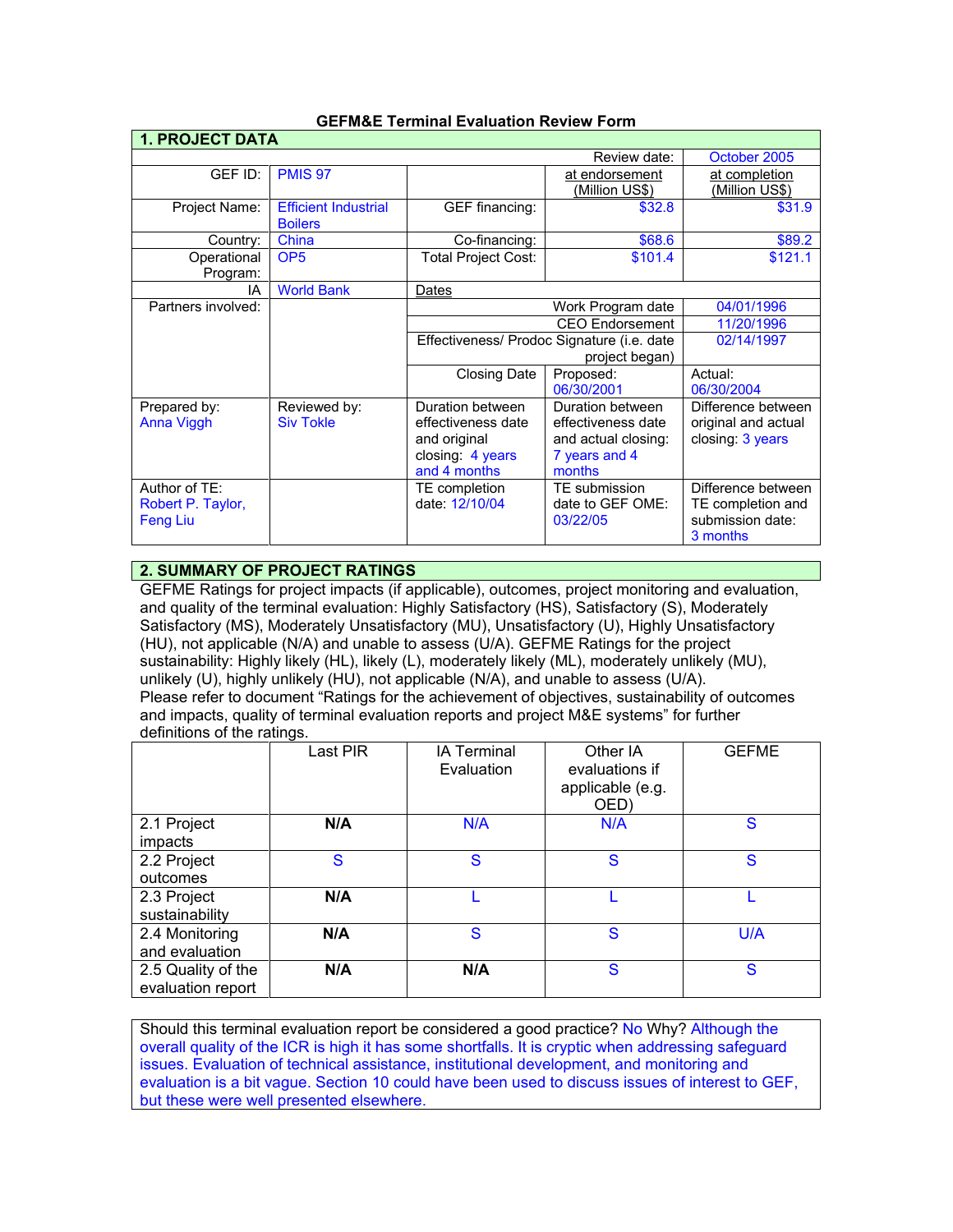# **3. PROJECT OBJECTIVES, EXPECTED AND ACTUAL OUTCOMES**

#### **3.1 Project Objectives**

• **What are the Global Environmental Objectives? Any changes during implementation?** No. To reduce Greenhouse Gas (GHG) emissions, as well as emissions of total suspended particulates, sulfur dioxide and nitrogen oxides

# • **What are the Development Objectives? Any changes during implementation?**

Reduce GHG emissions through:

a) development of affordable energy-efficient and cleaner industrial boiler designs;

b) mass production and marketing of the improved boiler models that have successfully met performance criteria; and

c) broad dissemination of more energy-efficient and cleaner industrial boiler technologies throughout China through institutional strengthening, improved information exchange, and energy efficiency and environmental policy reform.

The original components were not changed, but two additional TA subprojects were included during implementation. One was the Sub-licensing Promotion Program to assist the planning and organization of technology dissemination. The second was the National Sales and Marketing Promotion for GEF-supported Industrial Boilers designed to raise the general market awareness of the specific benefits or acquiring GEF-supported boilers.

### **3.2 Outcomes and Impacts**

• **What were the major project outcomes and impacts as described in the TE?** Impact

Regarding the overall objective of reducing GHG emissions, the ICR estimates that the project will reduce carbon dioxide (CO2) emissions by a cumulative amount of 160 millions tons by 2019, compared to 180 million tons by 2016 estimated at appraisal. Given the uncertainties inherent in such estimates and the rapid rate of change in China's energy market, this evaluation considers that the project objective was essentially achieved.

## **Outcome**

As a result of the project, western technology for greater boiler efficiency and lower emissions of pollutants is now well understood by the principal boiler manufacturers in China and the new models developed with GEF support are beginning to penetrate the market. These models are also able to meet China's increasingly stringent standards for emission of pollutants. The project also financed the revision of national and sector standards for boiler and boiler house designs and competency standards for boiler operators, thus expanding the influence of the project to many additional installations. While the GEF boiler designs have a higher initial cost than older models, by 10 to 20%, this is more than offset by improved thermal efficiency and reduced installation costs, resulting in a payback period of about three years.

## **4. GEF OFFICE OF M&E ASSESSMENT**

**4.1 Outcomes and impacts Rating: S**

**A Relevance** 

• **In retrospect, were the project's outcomes consistent with the focal areas/operational program strategies? Explain**

The project's outcomes were consistent with OP5 strategies. It developed clean boiler technologies and reared up the capacity of companies that are responsible for the promotion and widespread sales of this technology. Coal-fired industrial boilers account for about 30 percent of carbon dioxide emissions in China, making them a major target in China's effort to mitigate GHG emissions.

# **B Effectiveness**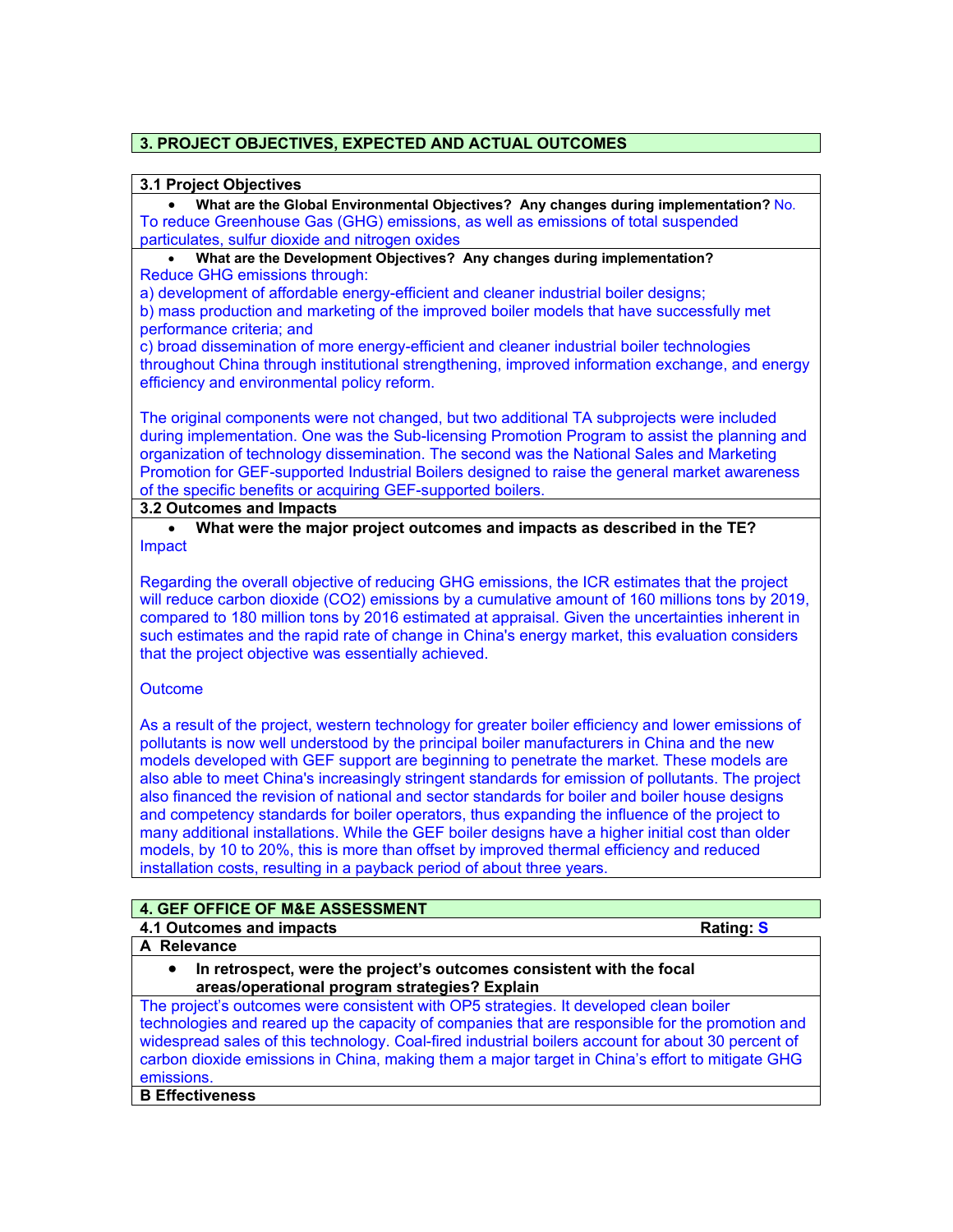• **Are the project outcomes as described in the TE commensurable with the expected outcomes (as described in the project document) and the problems the project was intended to address (i.e. original or modified project objectives)?**

As China expects to be largely dependent on coal as an industrial fuel for the foreseeable future, the project objective of accessing western technology for greater boiler efficiency and lower emissions of pollutants, remains of critical importance both for national development reasons and for minimizing GHG emissions. As a result of the project, this technology is now well understood by the principal boiler manufacturers in China and the new models developed with GEF support are beginning to penetrate the market.

**C Efficiency (cost-effectiveness)** 

• **Include an assessment of outcomes and impacts in relation to inputs, costs, and implementation times based on the following questions: Was the project cost – effective? How does the cost-time Vs. outcomes compare to other similar projects? Was the project implementation delayed due to any bureaucratic, administrative or political problems?**

Given the project's achievements it can be seen as cost-effective. It reduced GHG at a GEF cost of only \$0.21/ton, which compares very favorably with the current value of traded carbon credits of \$3 to 5/ton-CO2 equivalent.

However, reported local costs exceeded appraisal estimates by 30 percent, partly because of difficulties in cost assignment within the enterprises. The project was extended twice for a total of three years. The main reason for the time overrun of three years was procurement delays in the first phase. Use of standard Bank procedures for industrial equipment proved to be cumbersome, due to a limited number of qualified suppliers and other issues. A prolonged installation and testing period accounted for the remaining year's delay. Several changes in project management were also a factor.

**4.2 Likelihood of sustainability.** Using the following sustainability criteria, include an assessment of project sustainability based on the information presented in the TE.

| project sustainability based on the imormation presented in the TE.<br><b>Financial resources</b><br><b>Rating: ML</b><br>A |  |  |  |  |
|-----------------------------------------------------------------------------------------------------------------------------|--|--|--|--|
| The project worked with boiler manufactures that had become joint-stock companies or privately                              |  |  |  |  |
| owned companies. Financing for clean boiler technology and production was available during the                              |  |  |  |  |
| project. The actual reported local cost financed by enterprises (equities ore bank loans),                                  |  |  |  |  |
| exceeded the appraisal estimate by 30 percent. Many investments made by the boiler                                          |  |  |  |  |
| manufacturers were for production equipment which is used for both GEF-supported boiler                                     |  |  |  |  |
|                                                                                                                             |  |  |  |  |
| models, as well as other models. It is difficult to assess from the ICR weather financing continues                         |  |  |  |  |
| to be available for replication activities.                                                                                 |  |  |  |  |
| Socio political<br>Rating: L<br>в                                                                                           |  |  |  |  |
| It is important for the government to continue to help raise awareness in the market concerning                             |  |  |  |  |
| the advantages of GEF-supported boilers and design technologies through special promotion                                   |  |  |  |  |
| channels and events.                                                                                                        |  |  |  |  |
| <b>Rating: HL</b><br>C<br>Institutional framework and governance                                                            |  |  |  |  |
| The institutional development impact was most significant in the project's activities supporting the                        |  |  |  |  |
| formulation, revision and upgrading of national and sector technical standards for industrial boiler                        |  |  |  |  |
| and boiler house designs, and the strengthening of the training curriculum and certification                                |  |  |  |  |
| procedures for boiler operations. The promulgation of key new or revised standards raised the                               |  |  |  |  |
| bar for design and engineering for the entire industrial boiler sect in China.                                              |  |  |  |  |
| Ecological (for example, for coffee production projects, reforestation for carbon<br>D.                                     |  |  |  |  |
| sequestration under OP12, etc.)<br><b>Rating: L</b>                                                                         |  |  |  |  |
| Most of the technologies introduced by the project have proved to be practical, easily adopted                              |  |  |  |  |
| and cost-effective. Coal will remain a primary fuel for industrial boilers in China for a long time.                        |  |  |  |  |
| Coal prices have been rising sharply due to stricter government regulation of the coal mining                               |  |  |  |  |
| sector for quality and safety as well as general energy demand.                                                             |  |  |  |  |
| E Examples of replication and catalytic outcomes suggesting increased likelihood of                                         |  |  |  |  |
| <b>Rating: ML</b><br>sustainability                                                                                         |  |  |  |  |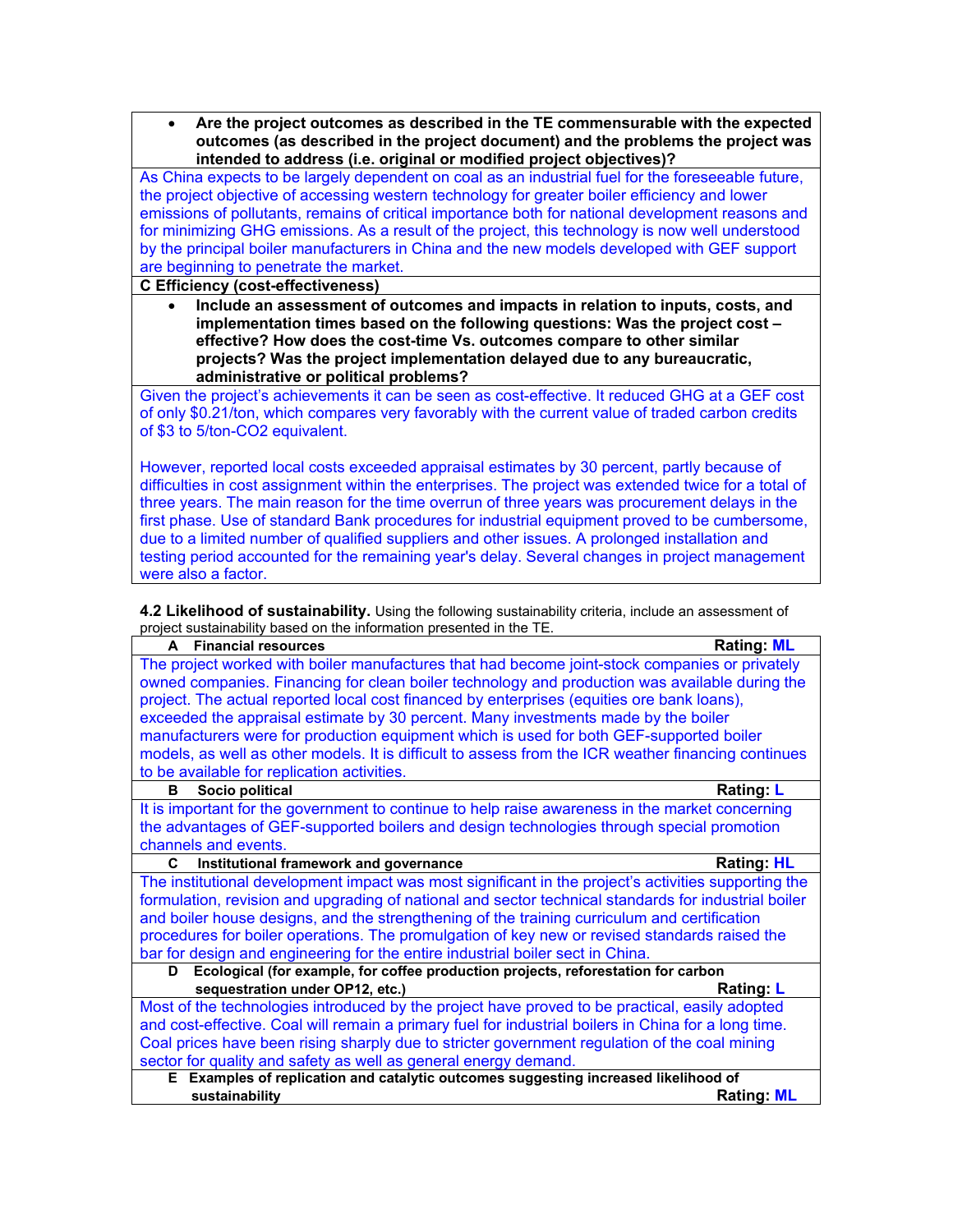There are no examples of replication at this stage. The replication and dissemination process is likely to take place in the absence of formal licensing procedures as many of the new boiler designs features are not complicated and can be studied in the open and replicated without resorting to special instruction and training.

#### **4.3 Assessment of the project's monitoring and evaluation system based on the information in the TE**

**A. Effective M&E systems in place: What were the accomplishments and shortcomings of the project's M&E system in terms of the tools used such as: indicators, baselines, benchmarks, data collection and analysis systems, special studies and reports, etc.?** All a studies and reports, etc.? All a studies and reports, etc.? All a studies and reports, etc.? All a studies and reports, etc.? All a studies and reports, etc.? All a studies and reports, e

It is difficult to assess the M&E system based on the ICR due to lack of detailed information, although the IRC rated M&E satisfactory.

Since the project included over a dozen beneficiaries across China, and each one had a unique set of issues, the support for project M&E was important. The component also supported the testing and evaluation of the energy efficiency and environmental performance of the verification boiler models, which was critical to assure the design quality prior to commercial production. The main quantitative outcome/impact indicator in the PAD is the annual sale of GEF-supported boilers, targeted at annual sales of a total boiler capacity of 17,940 tph at project completion, and 3,000 tph for each beneficiary project boiler works within two years after project completion (a total of 27,000 tph of annual sales). Based on sales contracts completed by the end of October 2004, sales of GEF-supported boilers from the eight beneficiary boiler manufacturers which have completed Phase two will be about 9,230 tph in 2004. The boiler works expected substantial increased sales in the coming years, but attainment of the 27,000 tph target for 2006 is uncertain. The ICR team found the tph annual sales outcome too simplistic as the main measure of the overall outcome of the project. Energy efficiency gains from components such as grates and blowers also developed and sold by the project should be considered.

Furthermore, the government's oversight of the project activities was affected by four major organizational changes at the ministerial level. The executive director position of the Project Management Office was changed three times, causing some disruption to the continuity and consistency of project management.

### **B. Information used for adaptive management: What is the experience of the project with adaptive management? Rating: MS** Rating: MS

The project was implemented in two phases. A mid-course evaluation between phases proved to be a successful project design feature, as it resulted in intensive dialogue with each boiler manufacturer on technical results and how best to proceed with commercial production and marketing plans. It also provided for necessary corrective actions: one of the nine boiler manufacturers was not granted Phase 2 GEF financing because its operation was found financially unsustainable. One auxiliary equipment maker was granted with additional GEF investment financing because its GEF-supported product was gaining market share rapidly. **Can the project M&E system be considered a good practice?** Perhaps, but more details on the M&E system than what is provided in the ICR would be needed to judge.

## **4.4 Quality of lessons**

Weaknesses and strengths of the project lessons as described in the TE (i.e. lessons follow from the evidence presented, or lessons are general in nature and of limited applicability, lessons are comprehensive, etc.)

**What lessons mentioned in the TE that can be considered a good practice or approaches to avoid and could have application for other GEF projects?**

1. Standard procurement processes may not be appropriate for non-standard items, for which the market in industrialized countries is disappearing.